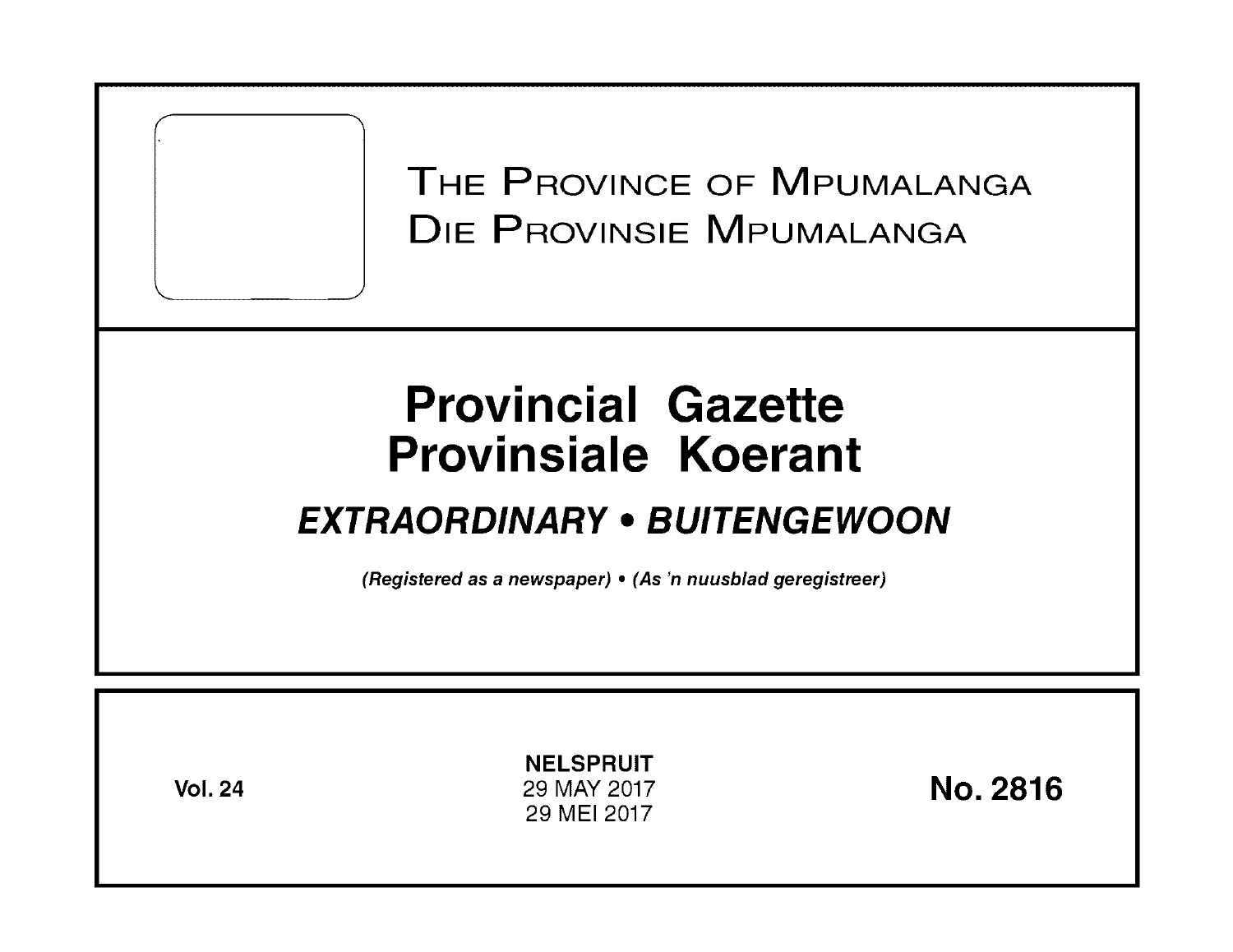# **CONTENTS**

|    |                                                                                                               | Gazette<br>No. | Page<br>No. |
|----|---------------------------------------------------------------------------------------------------------------|----------------|-------------|
|    | <b>PROVINCIAL NOTICES • PROVINSIALE KENNISGEWINGS</b>                                                         |                |             |
| 51 | Local Government: Municipal Electoral Act (27/2000): Electoral Commission: Election timetable: Ward 45 of the | 2816           |             |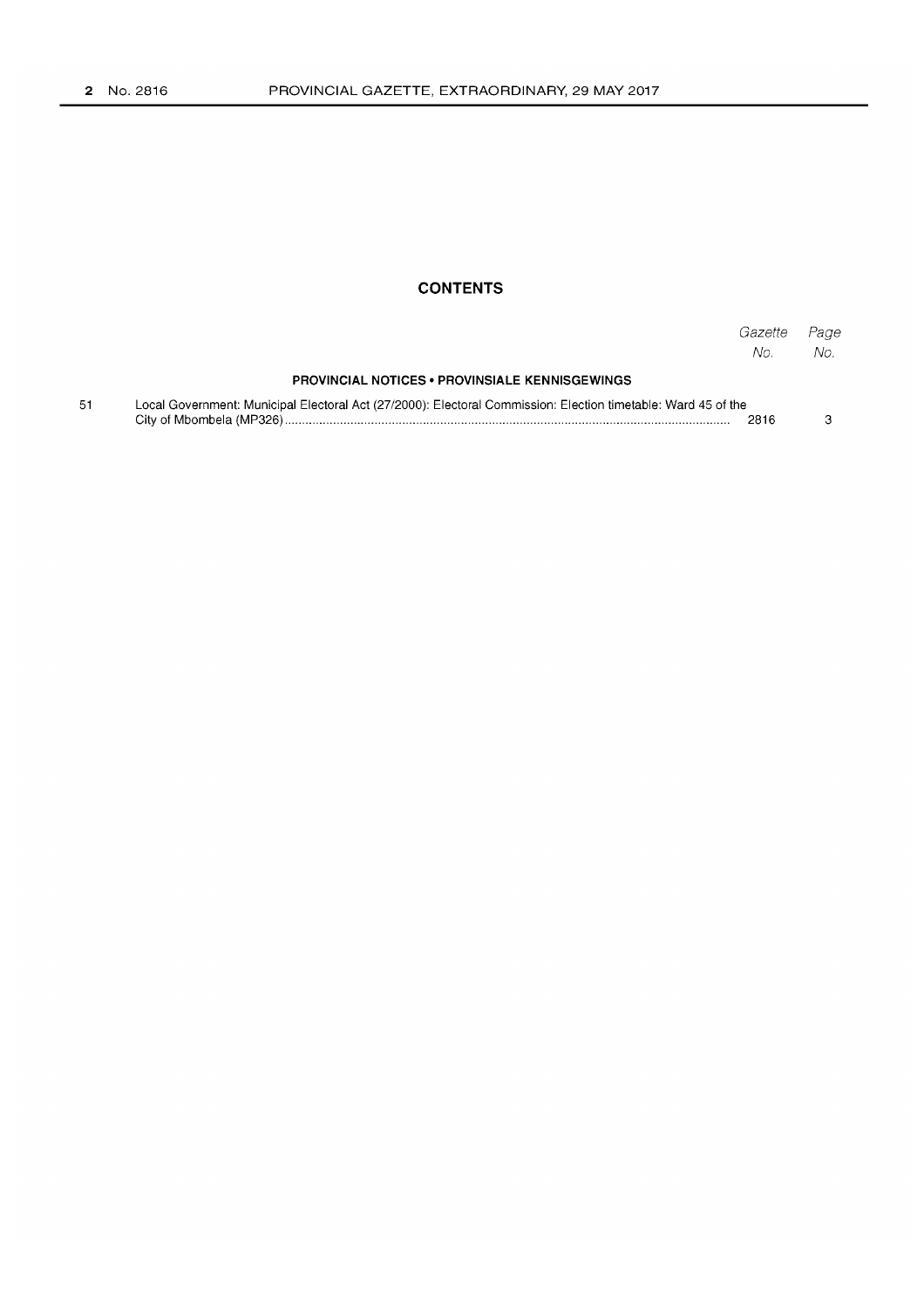# PROVINCIAL NOTICES • PROVINSIALE KENNISGEWINGS

# PROVINCIAL NOTICE 51 OF 2017

# ELECTORAL COMMISSION

# ELECTION TIMETABLE

The Electoral Commission hereby gives notice that it has in terms of section 11 of the Local Government: Municipal Electoral Act, 2000, compiled the election timetable set out below to apply to the municipal by-elections to be held on 14 June 2017 in respect of Ward 45 of the City of Mbombela [MP326] Municipality as proclaimed by Provincial Notice number 37 of 2017 as published in the Provincial Gazette No 2809 of the Mpumalanga Province, dated 12 May 2017. A reference to "section" in this election timetable is a reference to that section in the Local Government: Municipal Electoral Act, 2000 (Act No. 27 of 2000).

# Cut-off time for act to be performed

1 An act required in terms of this Act to be performed by not later than a date in the election timetable must be performed before 17:00 on that date, unless otherwise specified.

# Certification of the voters' roll

2 By 18 May 2017 the chief electoral officer must certify the segments of the voters' roll for the voting districts to be used in the by-elections in terms of section 6(2)(a).

#### Notice that lists of addresses of voting stations are available for inspection

3 By 18 May 2017 the chief electoral officer must give notice that copies of a list of voting stations and their addresses will be available for inspection at the office of the Commission's local representative in terms of section 19(5).

## Notice of route of mobile voting stations

4 If the Commission decides to use mobile voting stations in the byelections, the Commission must by 26 May 2017 give notice of the route, including the locations and estimated times of stopping of each mobile voting station in terms of section 22(1).